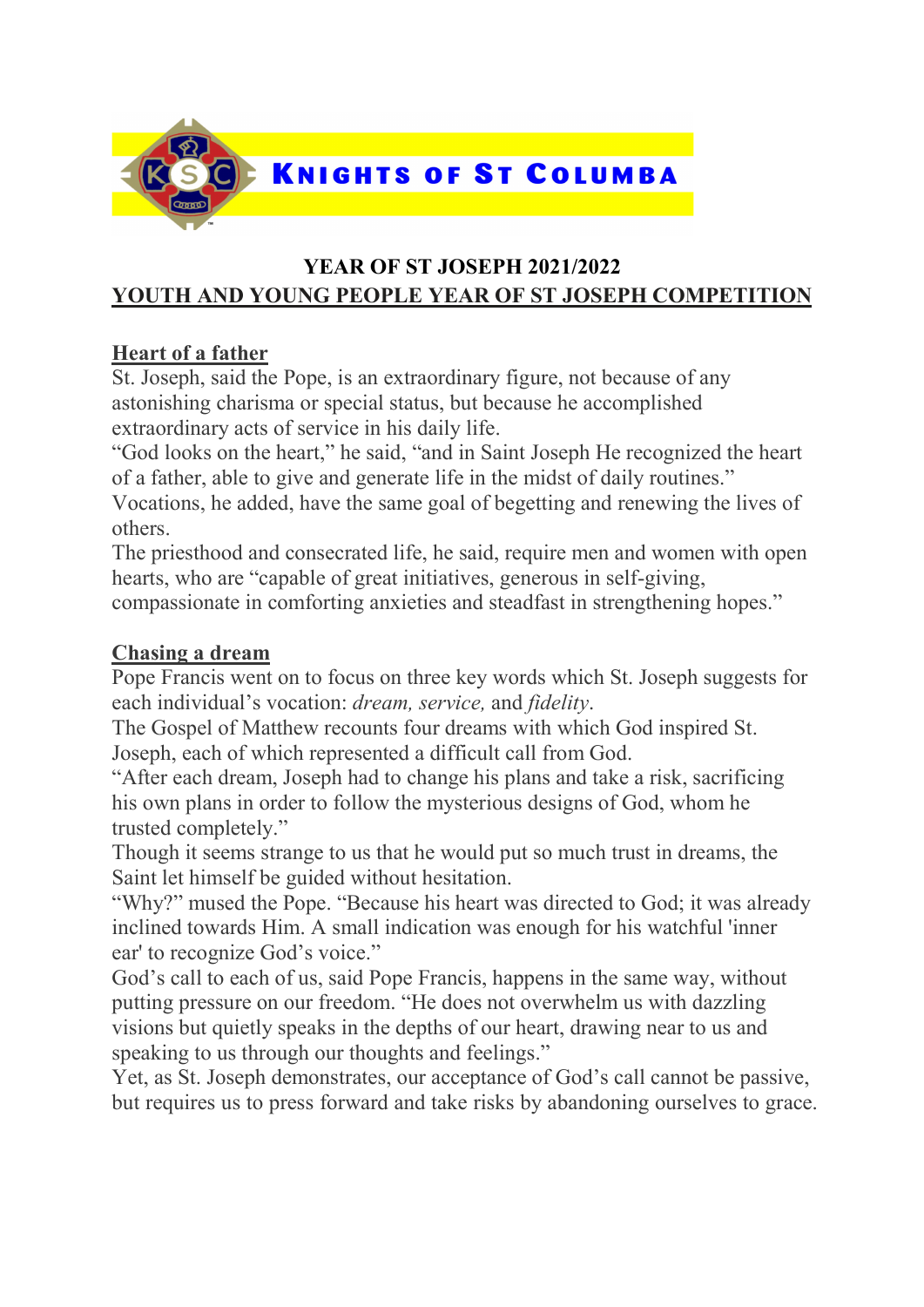## Photographs - Theme St Joseph. Photography-St Joseph

# 1) Photographs with appropriate bible verse about St Joseph that best represents the St Joseph scene in your Photo.

- St Joseph Stain Glass Window at your Parish Church, Or a Parish Church near you, Or at your local Cathedral.
- A statue of St Joseph at your Parish Church, Or a Parish Church near you, Or at your local Cathedral.
- A St Joseph Chapel at your Parish Church, Or a Parish Church near you, Or at your local Cathedral.
- A St Joseph Grotto at your Parish Church, Or a Parish Church near you, Or at your local Cathedral.

NB: Try and capture the best image possible of your subject, so that we can appreciate it. Take it during the day OR at night. Use your own or Parents or Siblings Phone, OR Camera, but ensure you get a good image. Submit as Png or Jpeg file please.

- State the name of the Church/Cathedral and its location.
- State Date Pics was taken
- Name of Phone used or Name of Digital Camera used.

#### **Winners**

Winner and runner up from each group will be chosen.

#### Provinces should only send their winning entry please.

The competition is open to all young people:

- 1) England/Wales School Year Groups: 4, 5 & 6. (8 to 11 years of age)Scotland School Year Groups; P4, P5 P6 & P7 (8 to 11 years of age).
- 2) England/Wales School Year Groups: 7, 8 & 9, (say 11 to 14 years of age).Scotland School Year Groups: S1, S2 & S3, (say \*11 to 14 years of age).
- 3) England/Wales School Year Groups: 10, 11, 12 & 13, (say 14 to 18 years of age).Scotland School Year Groups: S4, S5 & S6, (say 14 to 18 years of age).

#### Prizes – Winner £30.00. Runners up £20.00 Plus Certificate.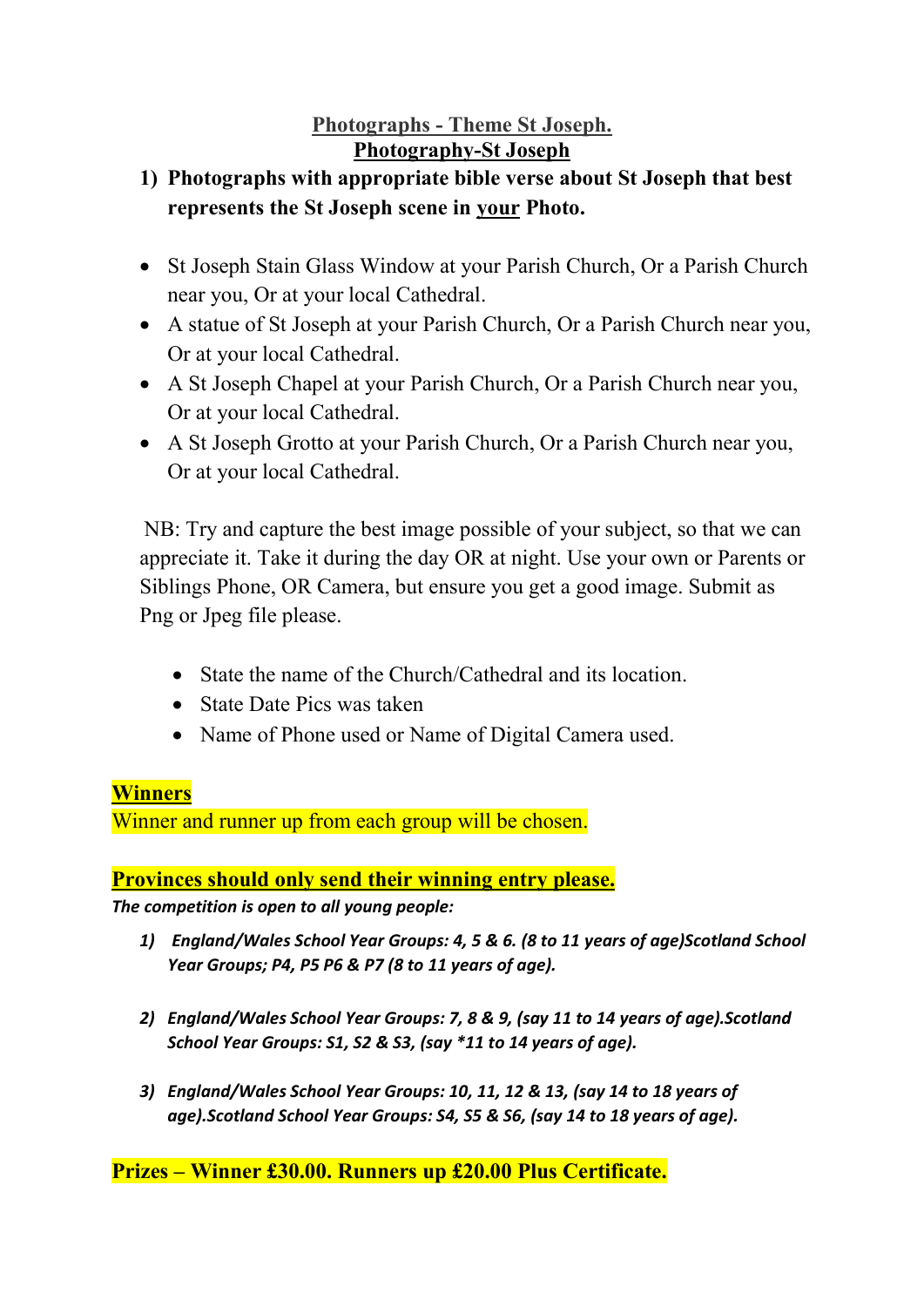# Photography-Crib

- Crib at your Parish Church, Or a Parish Church near you, Or at your local Cathedral.
- Crib at your School
- Crib in your Town or Town Centre
- Crib in your home

NB: Try and capture the best image possible of your subject, so that we can appreciate it. Take it during the day OR at night. Use your own or Parents or Siblings Phone, OR Camera, but ensure you get a good image. Submit as Png or Jpeg file please.

- State the name of the Church/Cathedral and its location.
- State School name.
- State Town Centre.
- State if its home Crib ONLY.
- State Date Pics was taken
- Name of Phone used or Name of Digital Camera used.

## **Winners**

Winner and runner up from each group will be chosen.

Provinces should only send their winning entry please.

The competition is open to all young people:

- 1) England/Wales School Year Groups: 4, 5 & 6. (8 to 11 years of age)Scotland School Year Groups; P4, P5 P6 & P7 (8 to 11 years of age).
- 2) England/Wales School Year Groups: 7, 8 & 9, (say 11 to 14 years of age).Scotland School Year Groups: S1, S2 & S3, (say \*11 to 14 years of age).
- 3) England/Wales School Year Groups: 10, 11, 12 & 13, (say 14 to 18 years of age).Scotland School Year Groups: S4, S5 & S6, (say 14 to 18 years of age).

Prizes – Winner £30.00. Runners up £20.00 Plus Certificate. \*\*Submission Date is Friday, 25<sup>th</sup> February 2022\*\*

Brothers, we have some fantastic imagery in our Parish Churches, some with incredible Stain Glass Windows, Chaples, Statues, Grottos.